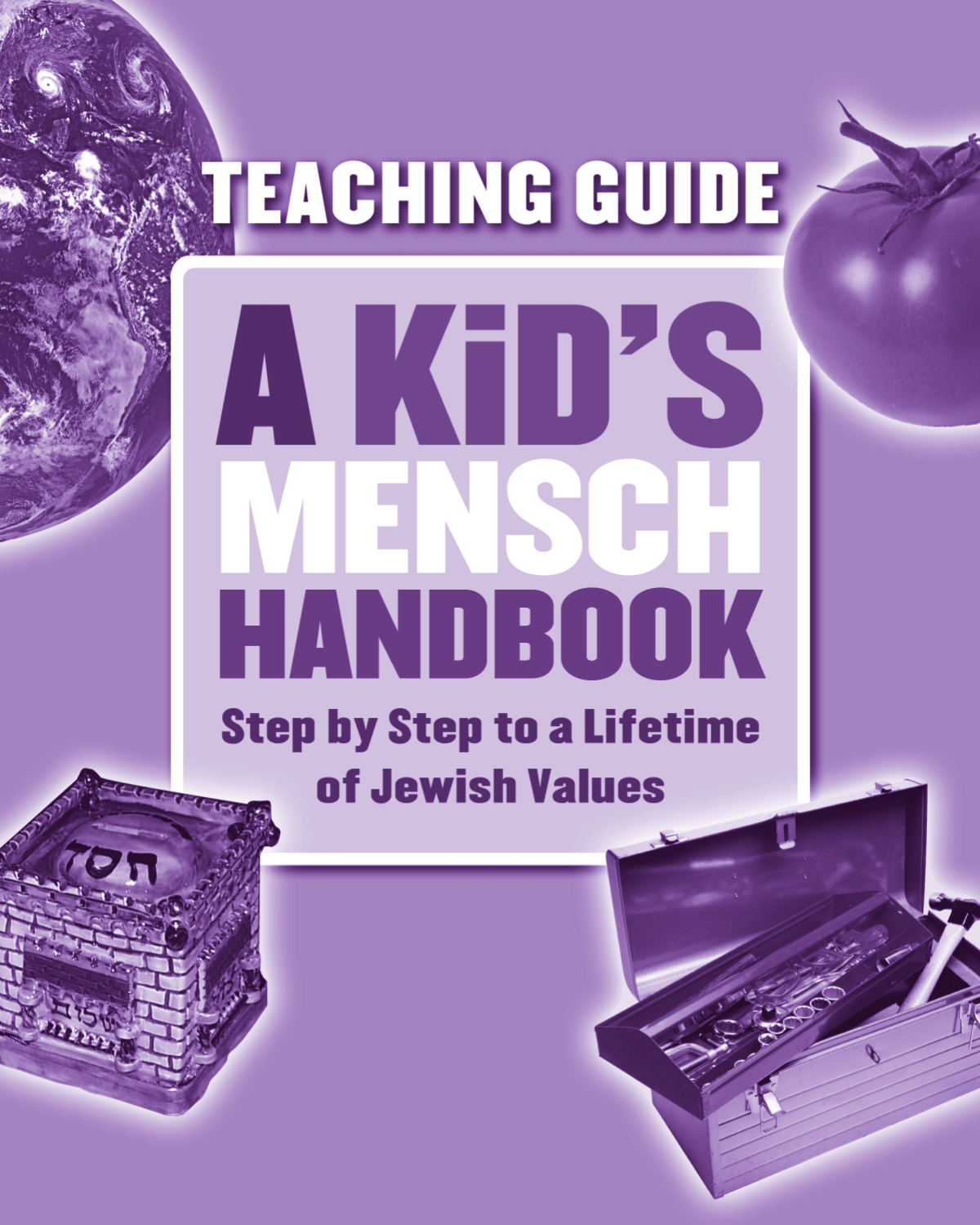## **Contents**

| Introduction to the Textbook                     |
|--------------------------------------------------|
| Structure of the Textbook                        |
| Structure of the Teaching Guide                  |
| Before You Begin                                 |
|                                                  |
|                                                  |
|                                                  |
| 1. Welcome to A Kid's Mensch Handbook  10        |
|                                                  |
|                                                  |
|                                                  |
|                                                  |
|                                                  |
|                                                  |
|                                                  |
|                                                  |
| 8. Be a Mensch to Your Friends and Classmates 39 |
|                                                  |
|                                                  |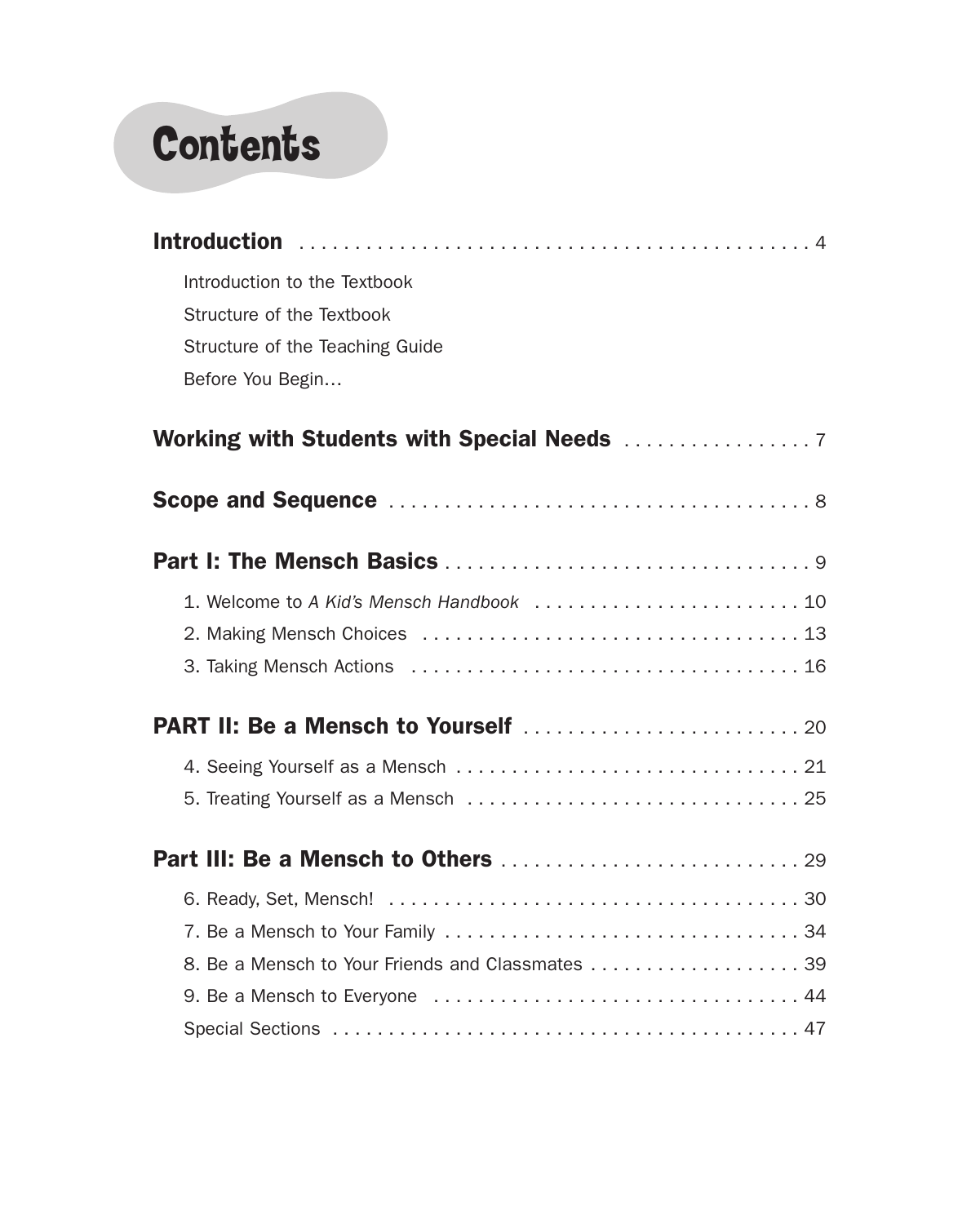

# The Mensch Basics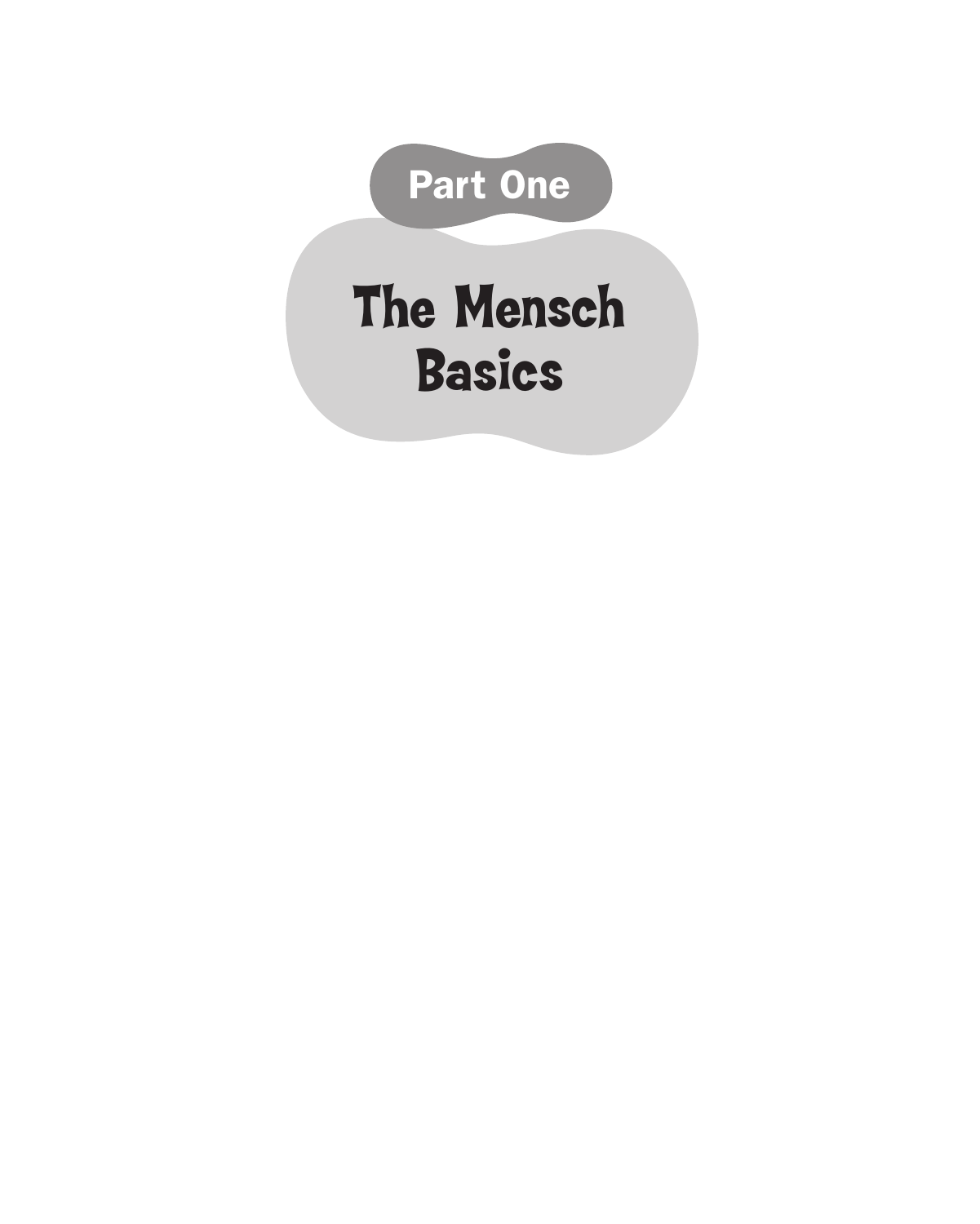#### **Chapter 1**

## Welcome to A Kid's Mensch Handbook

Student text: pages 8–13

#### **Overview**

Chapter 1 introduces the book's theme: Like a stone dropped into a still lake, our actions affect the world around us. A mensch is someone who takes action and affects the world in positive ways. Chapter 1 also outlines the book's content and structure.

#### Learning Objectives

Students will be able to:

- Describe how our actions "ripple out" and affect others.
- Define "mensch" and articulate qualities that characterize a mensch.
- Explain the book's contents and basic structure.

#### **Vocabulary**

**mensch** "person"; someone of integrity and respect

#### Set Induction

Have your students brainstorm a list of qualities that describe a good person. Write the list on the board. Start the exercise by writing *kindness*, *honesty*, and *respect*.

Ask each student to choose the three qualities he or she considers most important. Invite volunteers to share their choices, including reasons why they consider their qualities important.

#### Making Waves (pages 9–10)

Have volunteers read the two paragraphs on page 9. Ask: What are some examples of actions that affect others? You may wish to have students share examples of the ways they have affected others positively and explain what they learned from the experience.



#### Expand the Conversation

Have a student read the "Quick Quote" on page 9 aloud. Ask: What is the difference between wisdom and kindness? *(Wisdom has to with* knowledge *and* judgment*; kindness has to do with* action*.)*



#### Photo Op

Point to the photo of the ripple on page 9. Have a student read the legend around the ripple

("The Stone," "Your Family," etc.). Explain that we'll see this image recur throughout *A Kid's Mensch Handbook* as a reminder that like a stone on a lake, our actions affect the world around us.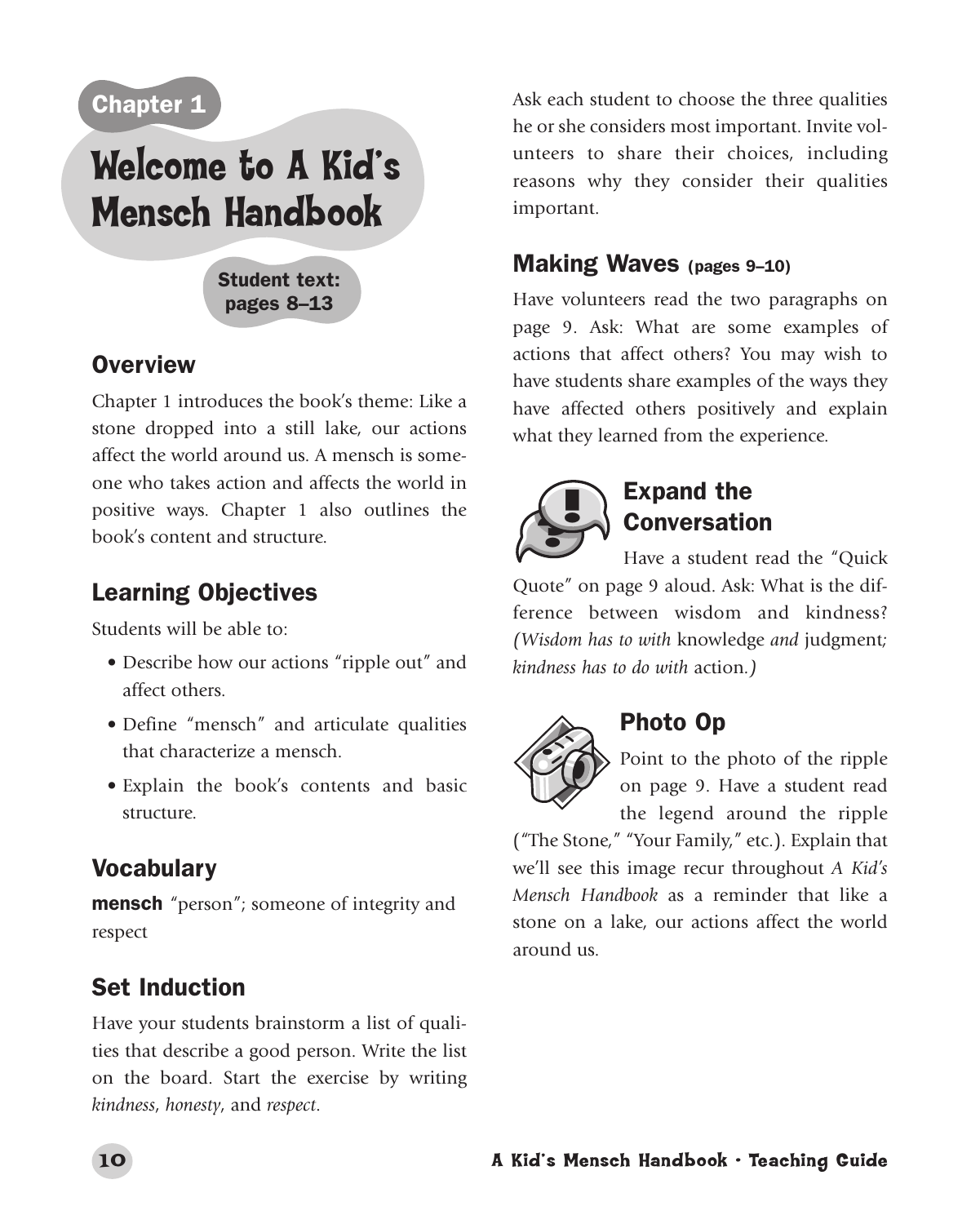

#### Family Worksheet 1 Too Many to Menschen: Family Version

Dear Parent:

This year, we will be studying Jewish values with our new textbook, *A Kid's Mensch Handbook*. Periodically we will send home a Family Worksheet based on lessons from the book for your family to complete together.

This week we learned that a *mensch* is a good person—a person of kindness, integrity, and respect. As a family, think of three people you consider *menschen* (plural of mensch): a family friend or neighbor, a teacher or community leader, and someone who is famous. Write their names on the lines below, then write down the reasons why each one is a mensch.

| Names:                        |                                       |                          |  |
|-------------------------------|---------------------------------------|--------------------------|--|
| <b>Friend or Neighbor</b>     | Teacher or<br><b>Community Leader</b> | Someone Who Is<br>Famous |  |
| Reasons each one is a mensch: |                                       |                          |  |
|                               |                                       |                          |  |
|                               |                                       |                          |  |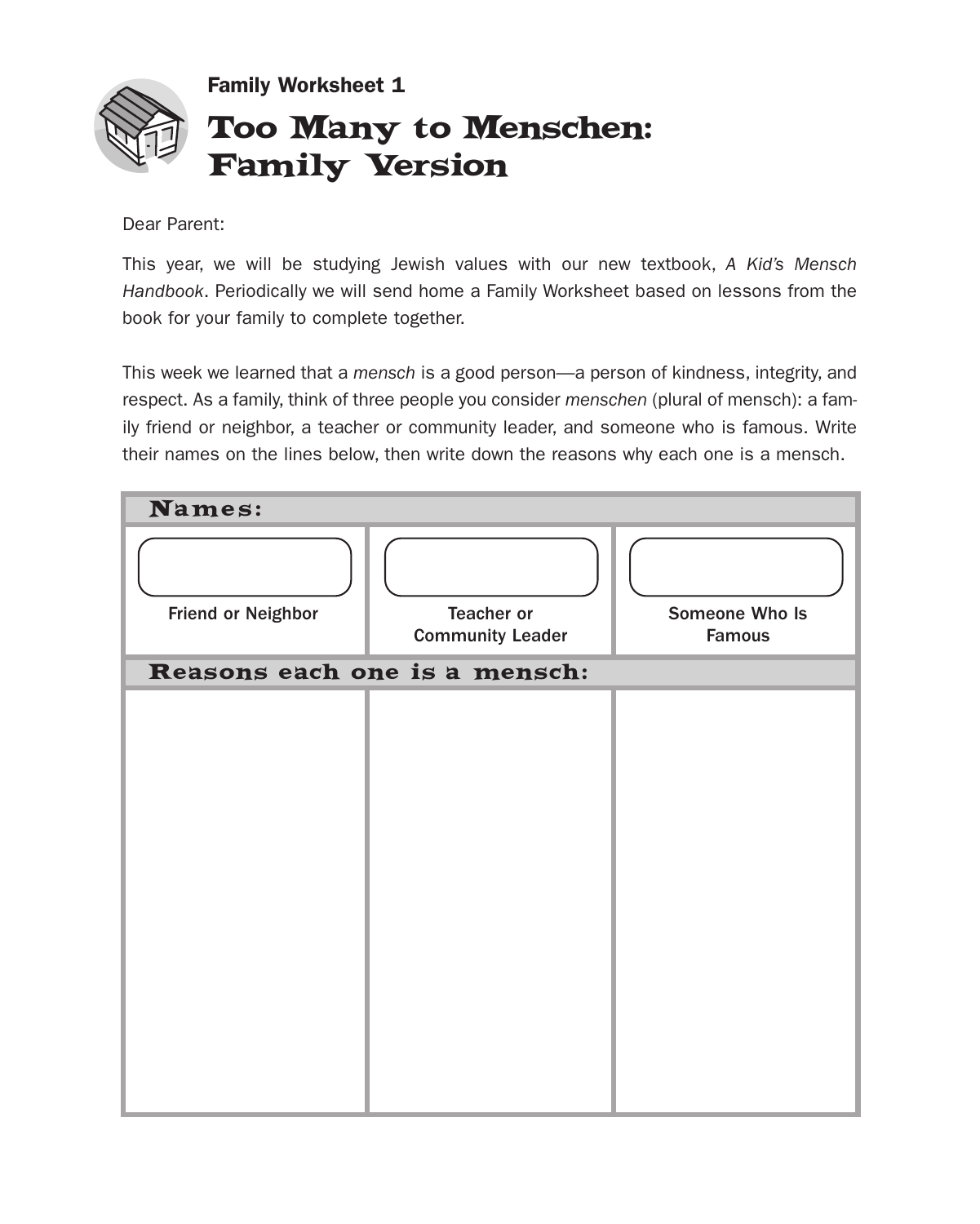**Teaching Guide** 

# A Kid's Mensch Handbook

Step by Step to a Lifetime of Jewish Values

Tina Finck



Copyright © 2004 Behrman House, Inc. Springfield, New Jersey www.behrmanhouse.com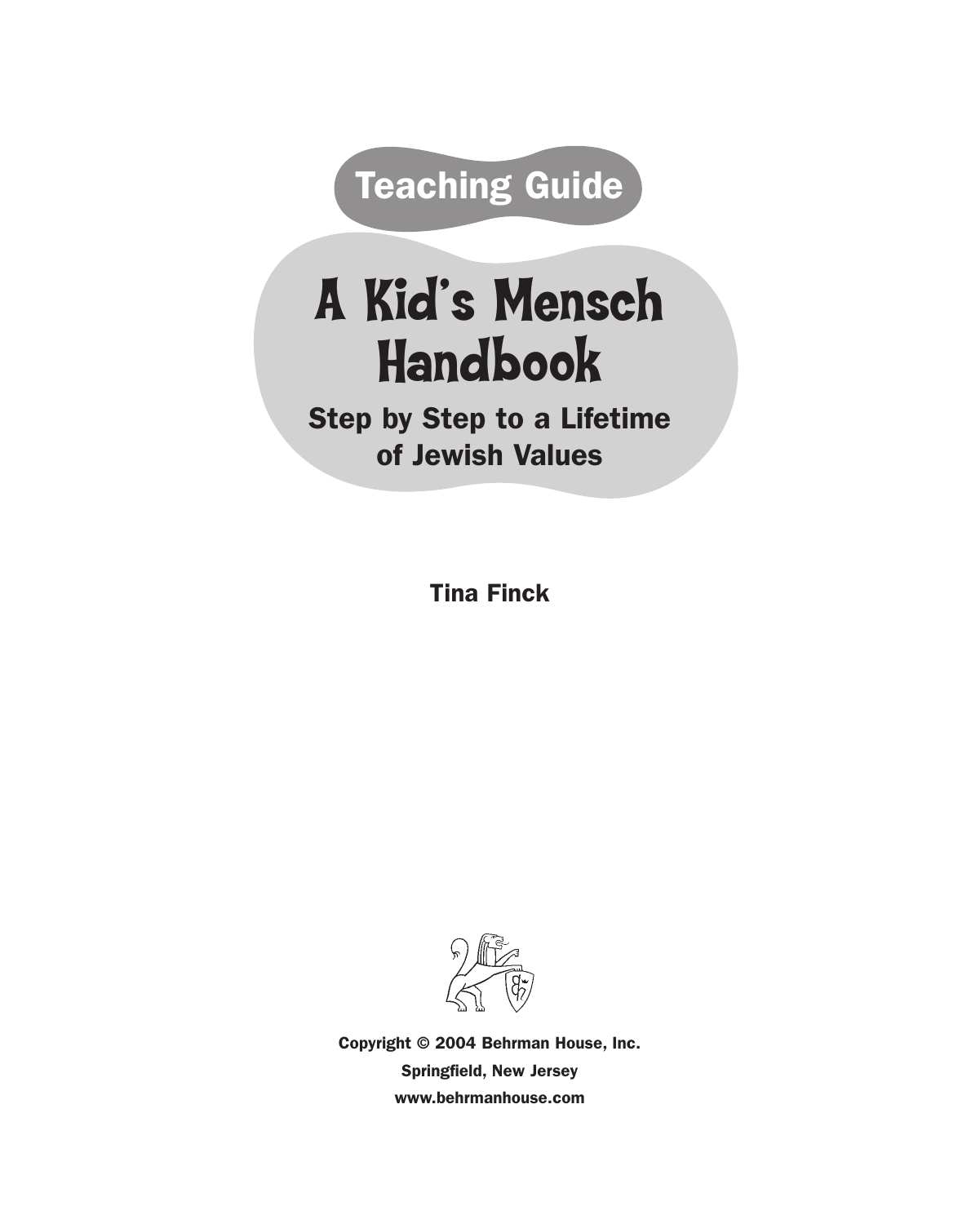#### That's Fine and Dandy (page 10)

Ask a volunteer to read the first paragraph of "That's Fine and Dandy" aloud. Students can alternate reading the bulleted items and then add definitions of their own.

#### Too Many to Menschen (page 11)

As your students complete this exercise, direct them to include kind and generous *actions* taken by their *menschen.*

Invite the class to share their personal *menschen* with the class.

#### Baby Mensch (page 12)

Have a volunteer read "Baby Mensch" aloud. Following is the full talmudic legend to share with the class:

While a child is still in its mother's womb, it learns the entire Torah by the light of a special lamp that allows the baby to see everything on earth. When the baby is born, an angel appears and requires the baby to take an oath that he or she will live a life of righteousness. The angel then tweaks the baby's nose, causing it to forget everything it has learned. It then spends its life not learning new information, but "remembering" what it once knew.

Explain that this legend also provides a creative explanation for the furrow beneath our nostrils!



#### As a Family

Copy and distribute "Family Worksheet 1" found on the following page. Ask students to

complete the chart with their families.

During the next class session, have students present their charts to the class. Or, invite your students' parents to class to share the charts as a family. It's a great way to bring your students' families together.